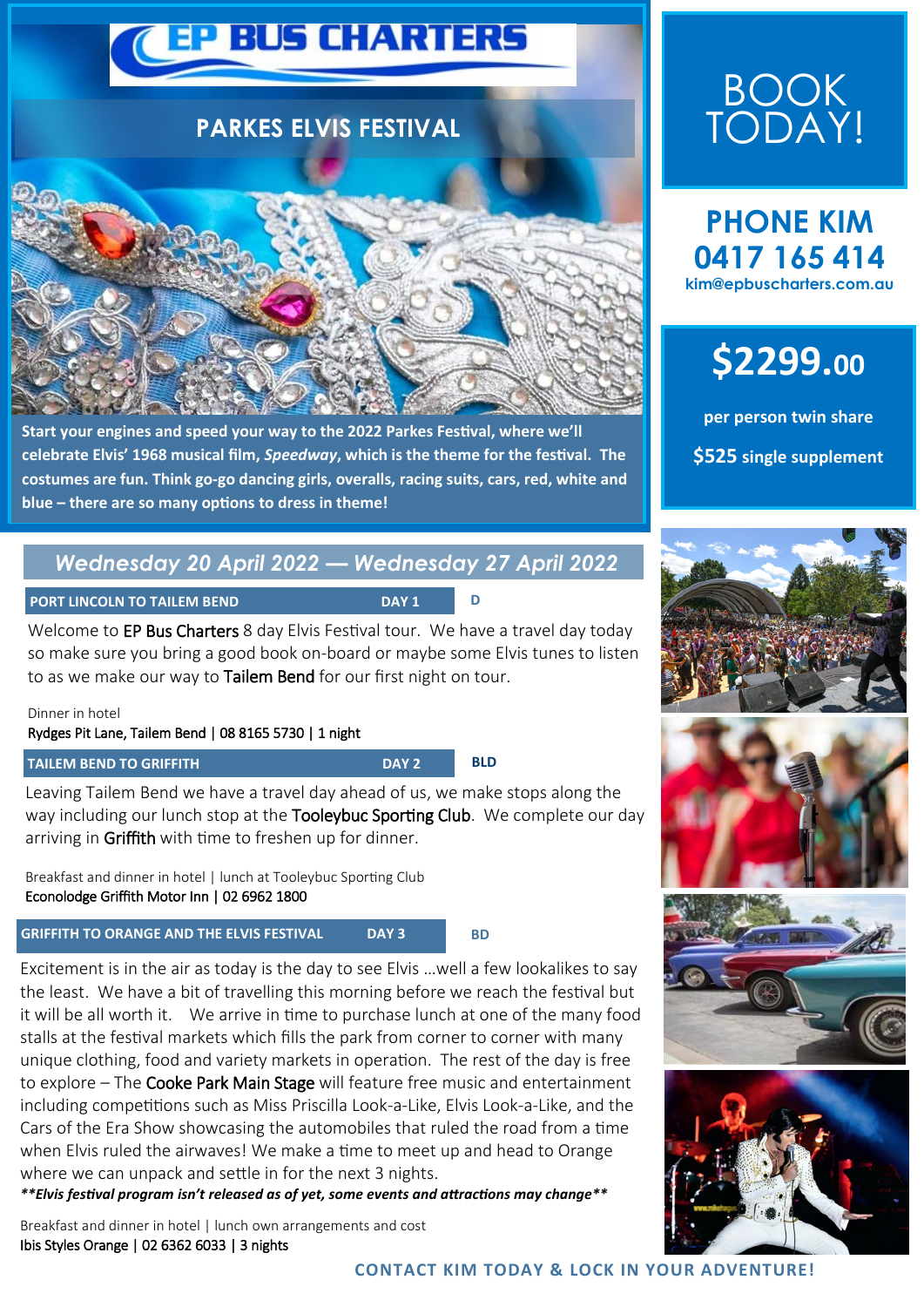### EP BUS CHARTERS

## BOOK TODAY! **Phone Kim 0417 165 414**

#### **THE ELVIS FESTIVAL DAY 4**

Today is *Elvis Day in Parkes*! At 10.00am the North Parkes Elvis Street Parade is held. It's true what they say... the streets of Parkes are crawling with Elvii! This iconic street parade features stacks of Elvii, cars of the era, crazy dressed up utes, trucks and marching bands. It is a "must see" event! After the street parade the day is ours to enjoy. The program is filled with so many activities and shows to get involved in the atmosphere, there really is so much to see and do. Don't forget to prebook your shows of choice before today so you don't miss out, best to do this via the website [www.parkeselvisfestival.com.au](http://www.parkeselvisfestival.com.au) After a fantastic day, we make a time to meet up to return to Orange.

#### *\*\*Elvis festival program isn't released as of yet, some events and attractions may change\*\**

Breakfast in hotel | lunch and dinner own arrangements and cost

#### **THE ELVIS FESTIVAL DAY 5 BD**

**B** 

The Elvis Gospel Service is a beloved feature of the Festival program. The special interdenominational service on Sunday morning pays tribute to Elvis's first love, gospel music, and celebrates Elvis through song and prayer. From humble beginnings of a small but very appreciative audience, the Elvis Gospel Service has grown to accommodate over 3,000 people. Reminiscent of a Southern Revival service, it will leave us all inspired and enlightened about the essence of Elvis. Next we visit the Henry Parkes Centre that houses the King's Castle Elvis Exhibit "Walk a Mile in My Shoes - A Day in the life of Elvis Presley". This interactive exhibit is designed to try and bring some of the highs and lows that Elvis Presley encountered throughout his life and career. The Parkes Motor museum is also in the same complex with an impressive collection of motor vehicles. We have time to purchase lunch before we visit the CSIRO Radio Telescope, also called "The Dish". The visitor centre features many hands on displays and exhibits and our visit also includes an audio visual experience.

#### *\*\*Elvis festival program isn't released as of yet, some events and attractions may change\*\**

Breakfast and dinner in hotel | lunch own arrangements and cost





### **INCLUSIONS**

Complete charter

- 7 nights accommodation
- 7 cooked breakfasts
- 6 dinners
- 3 lunches

Lunch at the Tooleybuc Sporting Club<sub></sub>

Parkes Elvis Festival - \*Please note on arrival a program will be available. Best to prebook and shows/events of choice direct on website

Elvis Gospel Service

Entry to Henry Parkes Centre, Kings Castle and Motor Museum

Entry - 3D Triple Features including Introduction by staff, Radio Astronomy exhibition and displays at the CSIRO Australia Telescope National Facility, **Parkes** 

Entry and guided tour of museum at McFeeters Motor Museum, Forbes

Lunch at the West Wyalong Service & Citizens Club

Entry to Shear Outback, Hay

Lunch and Entry to the Balranald Discovery Centre & Museum

### **BE THE "Elvii" OF EVERYONE AND CONTACT US TODAY TO LOCK IN YOUR ELVIS FESTIVAL TOUR!**

BOOKINGS AND ENQUIRIES PHONE KIM 0417 165 414 www.epbuscharters.com.au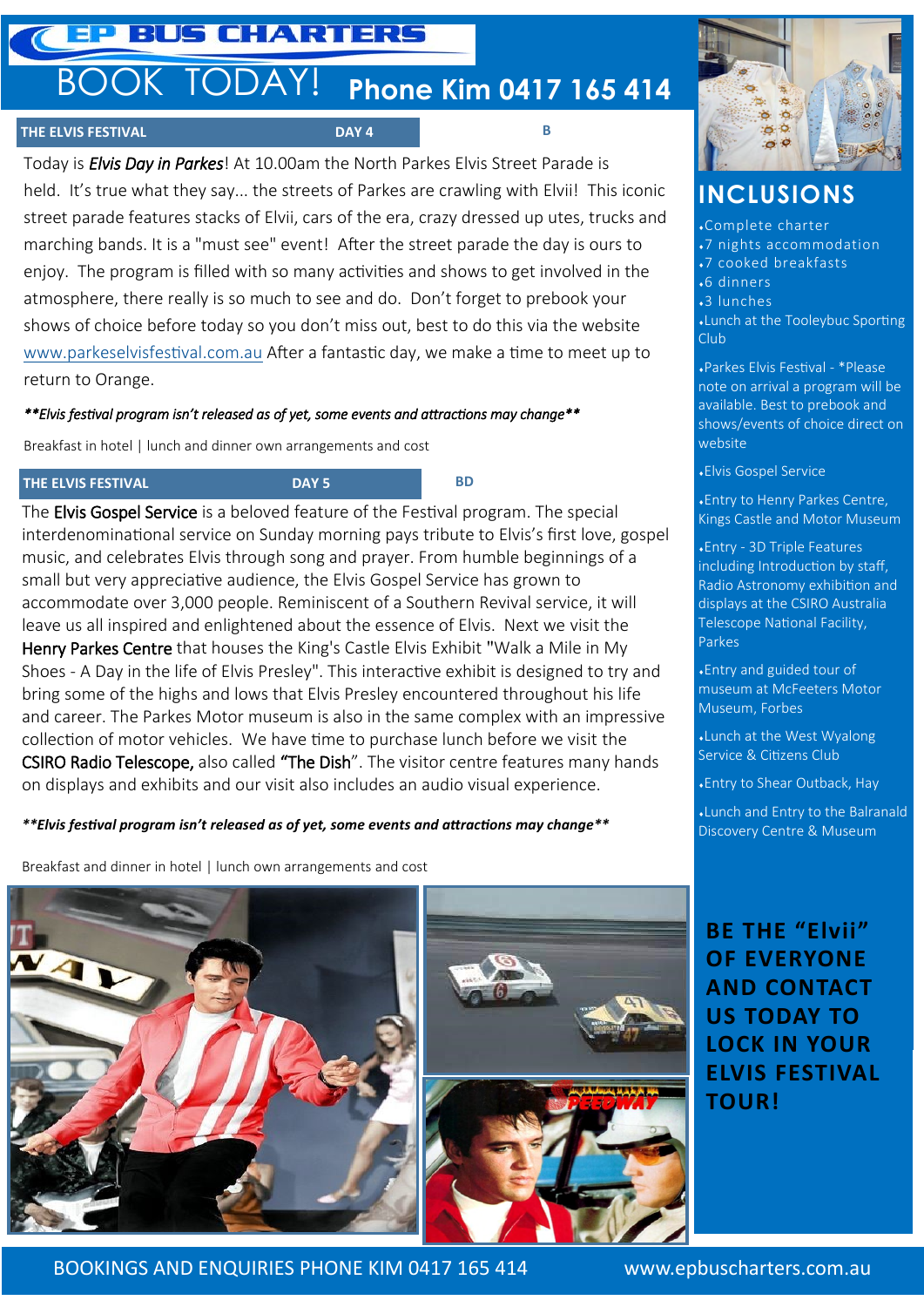### **P BUS CHARTERS**

# BOOK TODAY! **Phone Kim 0417 165 414**

#### **ORANGE TO GRIFFITH DAY 6** BLD

ANZAC Day today, if anyone would like to join in the dawn service we can certainly pay our respects and make our way there. Leaving after breakfast we farewell our hosts this morning and travel south to nearby **Forbes**, a substantial country town famous for its connections with the bushranger Ben Hall. The town has some impressive buildings and fine parks and gardens associated with a large lagoon known as Lake Forbes, which bisects the town. On arrival we visit the McFeeters Vintage Car Museum, a purpose built facility that displays a vast collection of meticulously restored motor cars. The cars range from veterans to custom cars that are rare and just downright bizarre. Leaving here we head to West Wyalong Services Club to enjoy lunch. Bring a good book onboard or simply take an afternoon nap for our afternoon travels take us to Griffith for our overnight stay.

Breakfast and dinner in motel | lunch at West Wyalong Services Club Econolodge Griffith Motor Inn | 02 6962 1800 | 1 night

| <b>GRIFFITH TO BERRI</b> | DAY 7 |
|--------------------------|-------|
|                          |       |

 **BLD**

After breakfast we make our way to Hay where we take a look at **Shear Outback**, one of the most visited attractions in Hay. It is at Shear Outback that we can see the Australian Shearers Hall of Fame, the Murray Downs woolshed and an exhibition gallery focusing on shearers and shearing. Crossing the Hay Plain we arrive at the Balranald Discovery Centre. The Discovery Centre comprises of three key buildings; the Interpretive Pavilion, the Visitor Information Centre and the Discovery Café – where we enjoy our lunch today. The precinct also includes historical buildings such as The Museum and Old Gaol. Our final night on tour is in the relaxing Riverland township of Berri.

Breakfast and dinner in motel | lunch at Discovery Cafe Berri Hotel | 08 8582 1411 | 1 night

#### **BERRI TO HOME DAY 8**

 **B**

What a fantastic time away we have had travelling with friends. Today we have a travel day heading for home. We make a lunch stop along the way arriving late today with Elvis tunes still fresh in our memories.

Breakfast in motel





#### **TERMS & Conditions**

 Price is based on twin share, single supplements apply

\$199 deposit required upon booking (when receiving paperwork)

Deposit non refundable

Balance due 5 weeks before tour departure

Dietary requirements upon booking

30 days prior to travel date 100% cancellation fee

Itinerary subject to change due to weather or events out of our control

### **CONTACT US TODAY & LOCK IN YOUR ADVENTURE!**

BOOKINGS & ENQUIRIES Phone Kim 0417 165 414